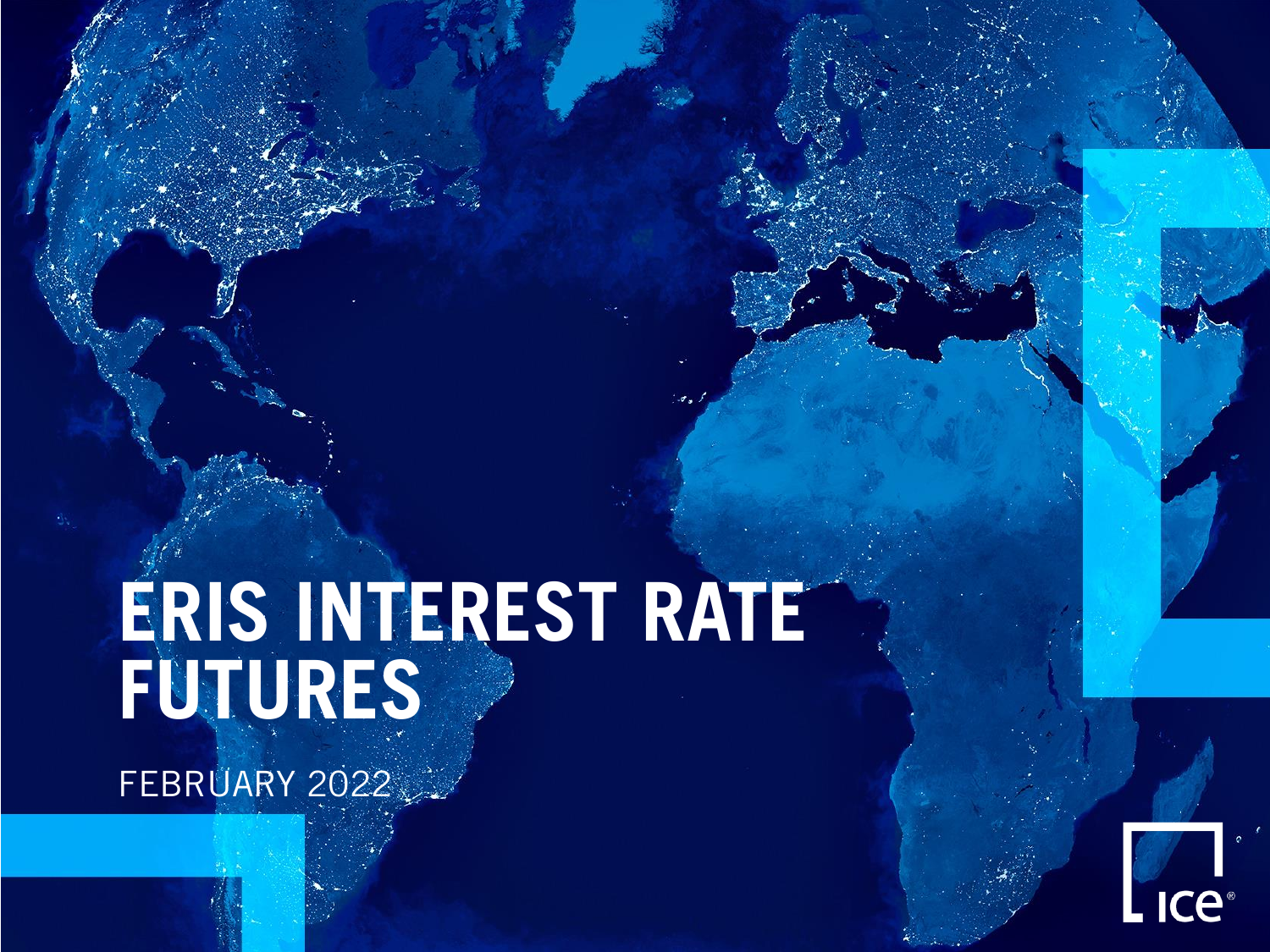## **ABOUT INTERCONTINENTAL EXCHANGE**

[Intercontinental Exchange](https://www.intercontinentalexchange.com/about) (NYSE:ICE) is a Fortune 500 company that operates a leading network of [global futures,](https://www.theice.com/trade) equity and equity options exchanges, as well as [global clearing](https://www.theice.com/clearing) and [data services](https://www.theice.com/market-data) across financial and commodity markets. The [New York Stock Exchange](https://www.nyse.com/index) is the world leader in capital raising, listings and equities trading.

Trademarks of ICE and/or its affiliates include Intercontinental Exchange, ICE, ICE block design, NYSE and New York Stock Exchange. Information regarding additional trademarks and intellectual property rights of Intercontinental Exchange, Inc. and/or its affiliates is located at <http://www.intercontinentalexchange.com/terms-of-use>.

Key Information Documents for certain products covered by the EU Packaged Retail and Insurance-based Investment Products Regulation can be accessed on the relevant exchange website under the heading "Key Information Documents (KIDS)".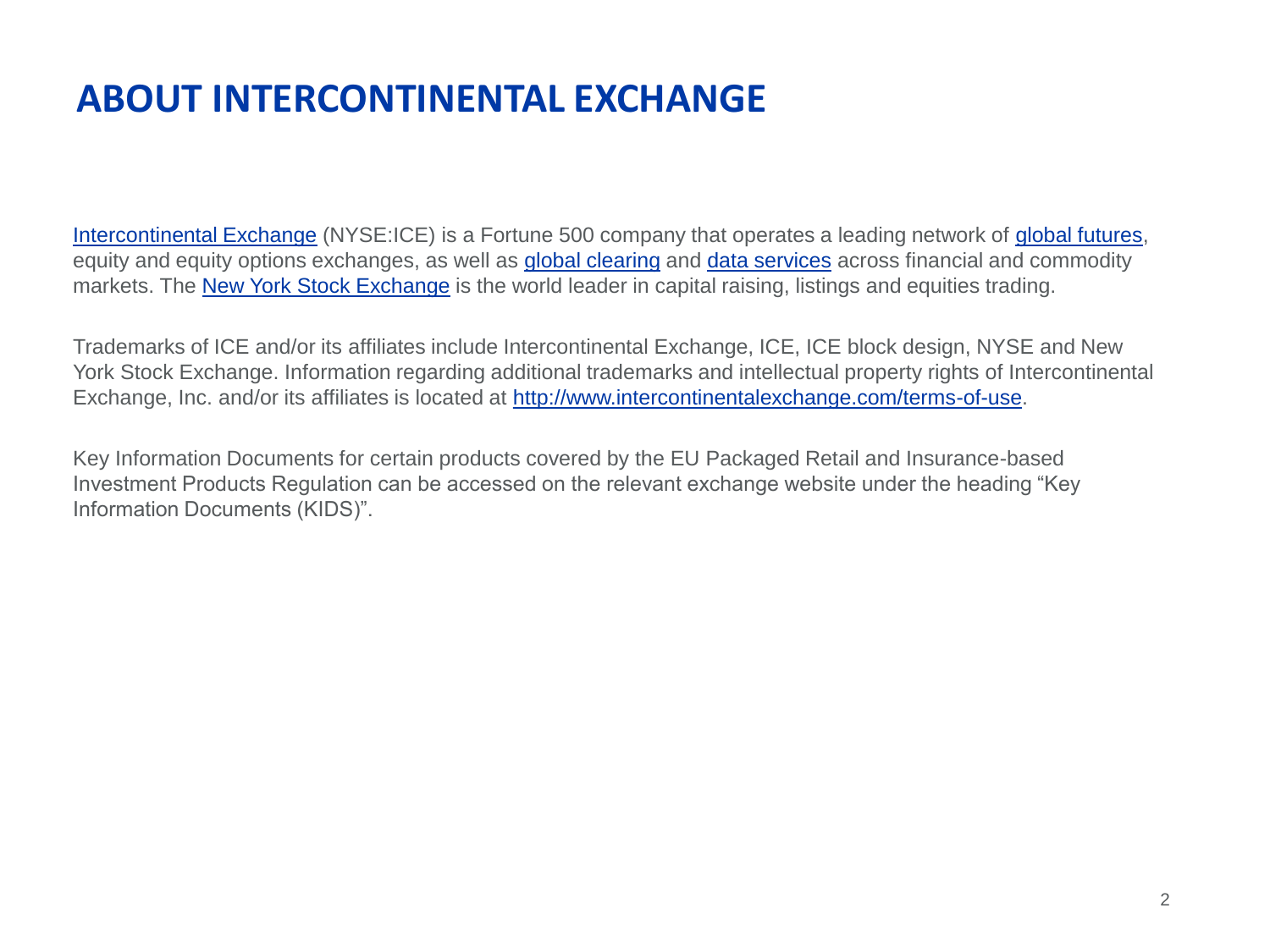#### **INTRODUCING ERIS INTEREST RATE FUTURES**

Eris Methodology<sup>TM</sup>: Proprietary design replicates OTC Swap economics



- Trading on ICE Futures Europe and cleared through ICE Clear Europe
- Replicates all of the cash flows and economics of analogous OTC Swaps including Price Alignment Interest (PAI) into single VM cashflow
	- Apply existing models, tools and swap curves for analysis and valuation
- Capital, Margin and Operational Efficiencies of Exchange-Traded Derivatives
	- 2-day VaR versus 5-day or 7-day VaR
	- Leverage existing Exchange and Clearing connectivity infrastructure
	- Basis trade facility available
- Remain outstanding as futures until the Maturity Date (e.g. 5Y Standard will remain as a futures contract for 5 years)
- Cash settled at maturity with no risk of physical delivery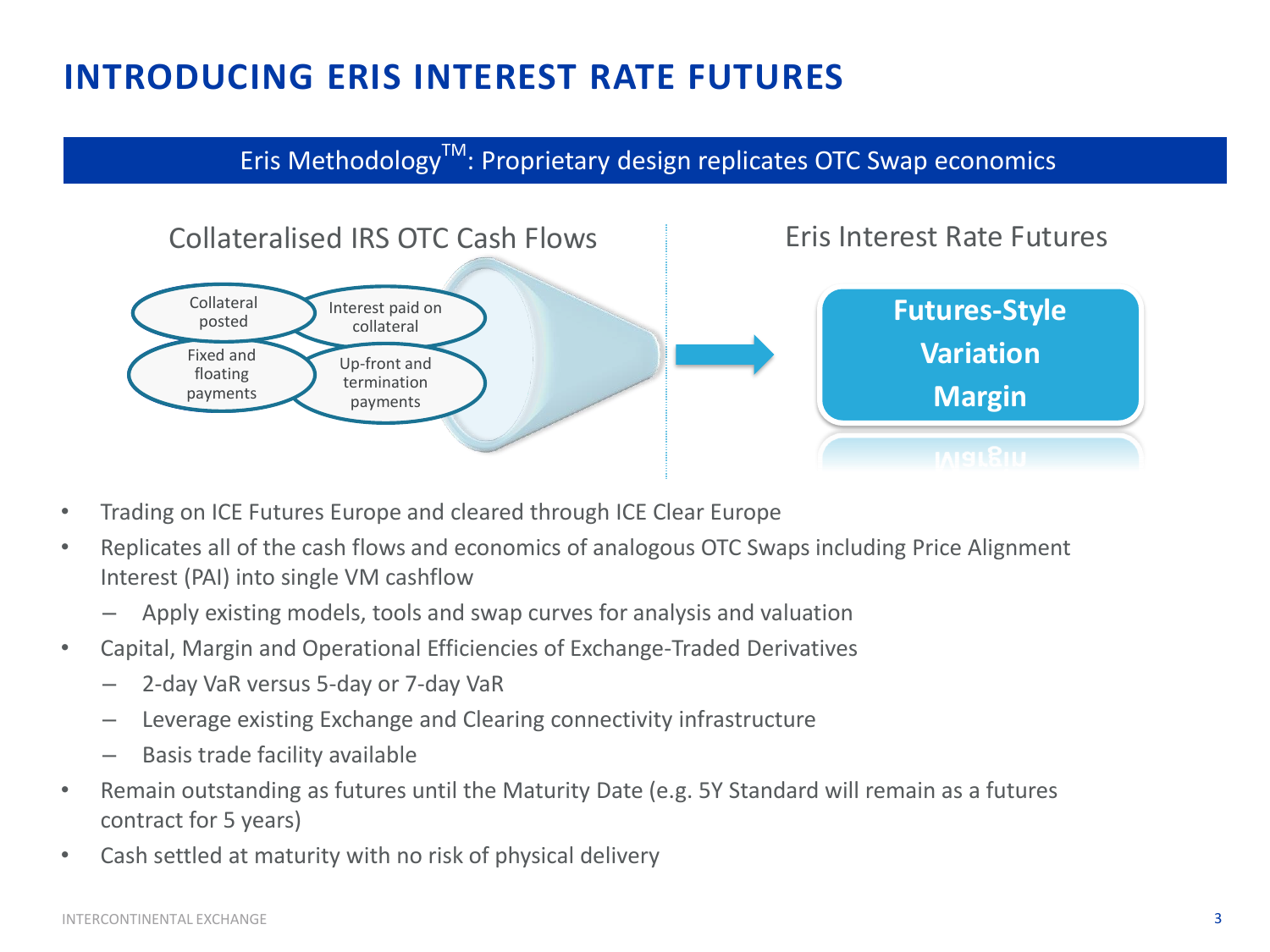#### **KEY TRADER INFORMATION**

#### Key Points to Remember

- Contract Size = 100,000 notional
- Contracts from 2 to 30 year maturity
- **Price format follows futures convention**

"Long/Buy" = Receive Fixed

"Short/Sell" = Pay Fixed

- The ERIS futures price represents the all-in price; single price for trading and settlement
- Price transparency and anonymity in the Central Limit Order Book
- Block and Basis trade facility with relatively low thresholds

| <b>Minimum Price Movement</b>                  |                                  |  |  |
|------------------------------------------------|----------------------------------|--|--|
| <b>Contracts where the lesser of Remaining</b> | <b>Minimum Trading Increment</b> |  |  |
| <b>Tenor/Underlying Tenor is</b>               |                                  |  |  |
| $<$ 2 years                                    | 0.001                            |  |  |
| $>= 2$ years, < 4 years                        | 0.002                            |  |  |
| $>= 4$ years, < 7 years                        | 0.005                            |  |  |
| $>= 7$ years, < 20 years                       | 0.010                            |  |  |
| $>= 20$ years                                  |                                  |  |  |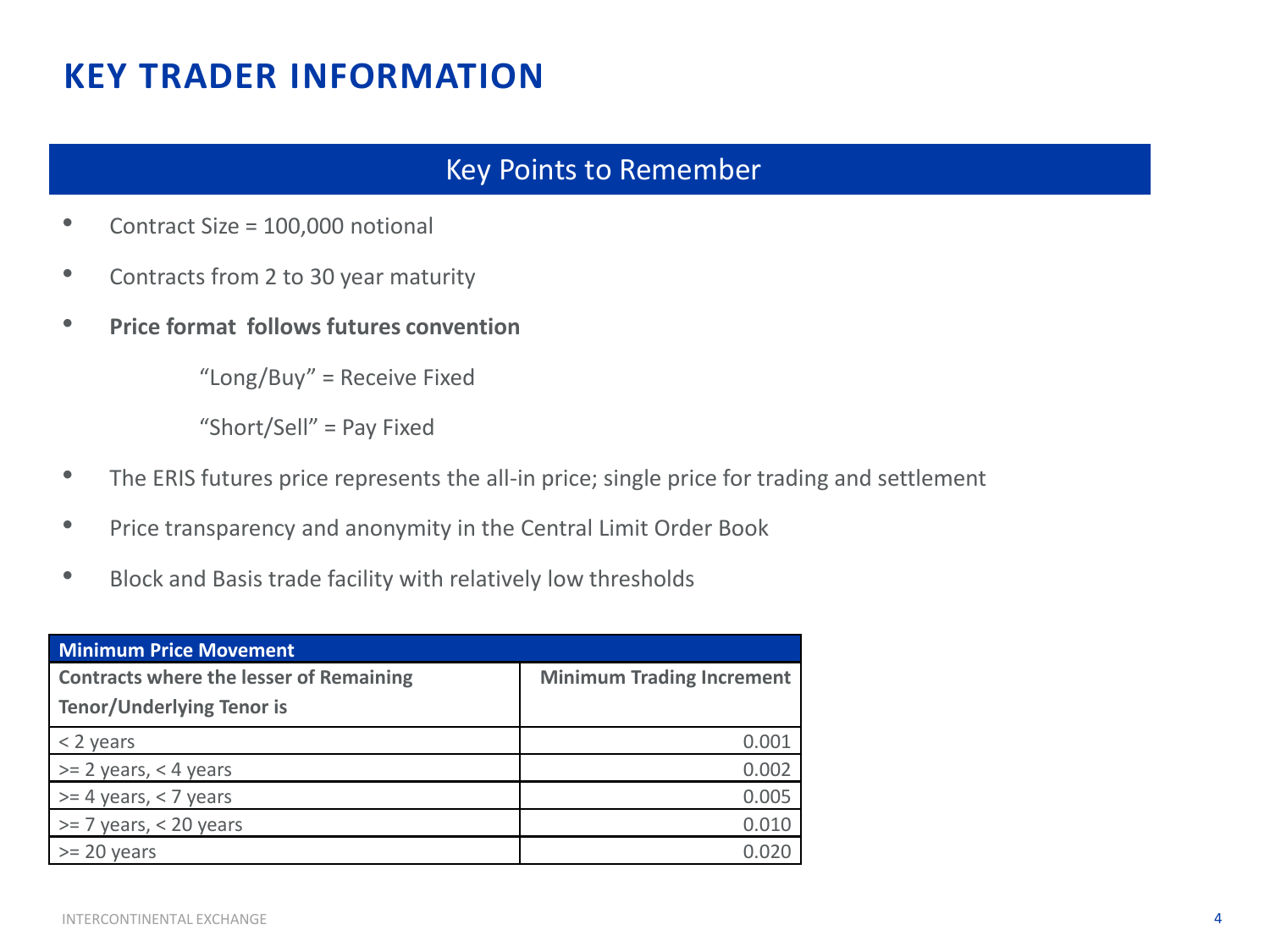#### **ECONOMICS OF ERIS INTEREST RATE FUTURES**

## Eris Futures Price  $= 100 + A + B - C$

|     | <b>Swap NPV</b>                                        | Equivalent to NPV of OTC swap (OIS Discounted)<br>Daily settlement of A is based on ICE Futures Europe swaps curve                                                                                                                                                 |
|-----|--------------------------------------------------------|--------------------------------------------------------------------------------------------------------------------------------------------------------------------------------------------------------------------------------------------------------------------|
| B   | <b>Historical Fixed and</b><br><b>Floating Amounts</b> | ۰<br>Accumulated net fixed and floating amounts since contract inception<br>Changes coincident with fixed or floating coupon payment in equivalent OTC swap<br>٠<br>$\bullet$<br>May be positive or negative<br>Calculated and published prior to market open<br>٠ |
|     | Eris PAI <sup>TM</sup>                                 | Synthetic interest on variation margin<br>Accrues at Overnight rates for each currency<br>۰<br>$\bullet$<br>Analogous to interest on collateral in a GBP 0 threshold CSA                                                                                           |
| 100 | <b>Index Price</b>                                     | Index price of GBP 100<br>Reduces the likelihood of a negative Eris Futures Price<br>٠                                                                                                                                                                             |

 $1$  The B & C values will be posted in the ICE Report Center as well as included in the FIX and iMpact API reference data: [www.theice.com/marketdata/reports](http://www.theice.com/marketdata/reports)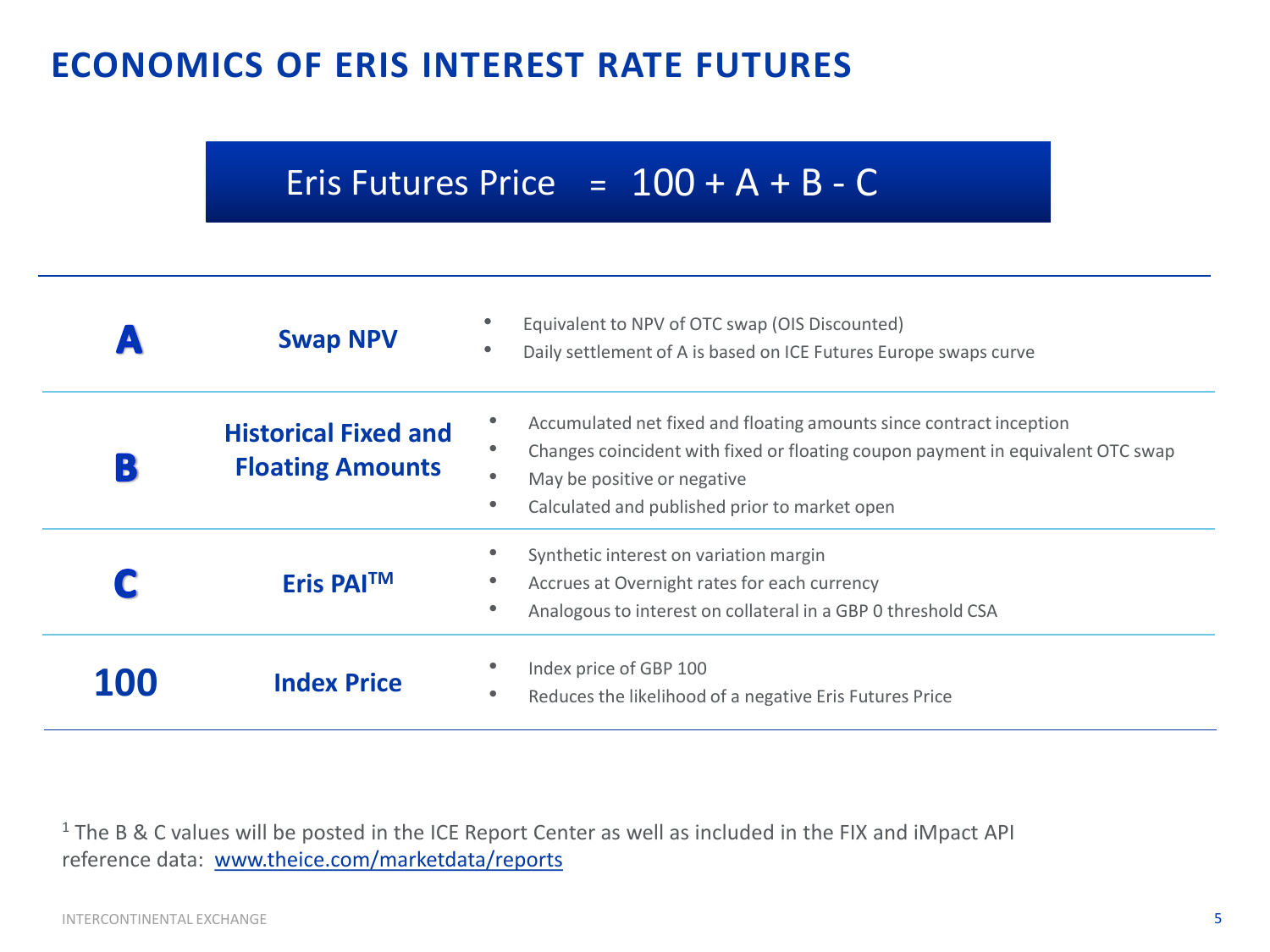## **CONTRACT SPECIFICATIONS**

|                                   | <b>EURIBOR®</b>                                                                                                                                                                        |  |  |
|-----------------------------------|----------------------------------------------------------------------------------------------------------------------------------------------------------------------------------------|--|--|
| <b>Trading Hours</b>              | 7:00 AM to 6:00 PM Local London Time                                                                                                                                                   |  |  |
| <b>Underlying Tenor</b>           | The duration of time from the Effective Date to the maturity of the contract<br>2, 3, 5, 7, 10, 30 Years                                                                               |  |  |
| <b>Contract Size</b>              | €100,000                                                                                                                                                                               |  |  |
| <b>Fixed Rates</b>                | Pre-determined rate set by IFEU, which will remain static throughout the life of the Contract. Determined at<br>listing date. One rate will be made available for each Effective Month |  |  |
| <b>Floating Rate</b>              | 6 month EURIBOR administered by the European Money Markets Institute (EMMI)                                                                                                            |  |  |
| <b>Daily Settlement</b>           | Daily Settlement Price at time $t = 100 + A_t + B_t - C_t$<br>DSP quoted to 4 decimal places                                                                                           |  |  |
| <b>Final Settlement</b>           | Final Settlement Price = $100 + Bfinal - Cfinal$                                                                                                                                       |  |  |
| <b>Effective Date</b>             | Third Wednesday of Effective Month                                                                                                                                                     |  |  |
| <b>Maturity Date</b>              | The final date to which fixed and floating amounts accrue. The last date of the contract                                                                                               |  |  |
| <b>Last Trading Day</b>           | The business day preceding the Maturity Date                                                                                                                                           |  |  |
| <b>Effective Months Available</b> | Front 2 Quarterly (March, June, September, December)                                                                                                                                   |  |  |
| <b>Matching Algorithm</b>         | <b>FIFO</b>                                                                                                                                                                            |  |  |
| <b>Block Thresholds</b>           | 2-3 Years, 550 Contracts (€55,000,000)<br>5-7 Years, 350 Contracts (€35,000,000)<br>10 Years, 250 Contracts (€25,000,000)<br>30 Years, 50 Contracts (€5,000,000)                       |  |  |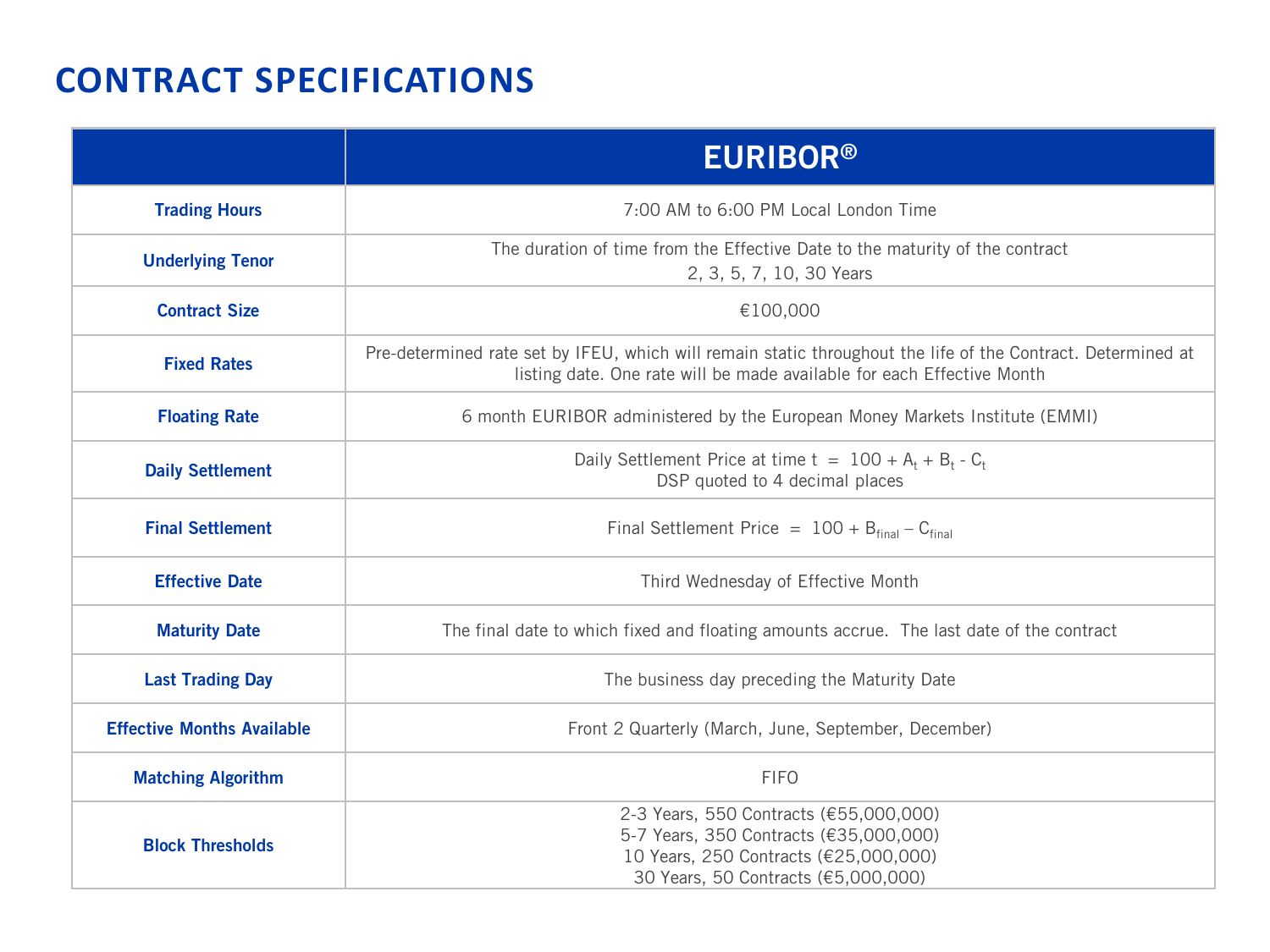## **CONTRACT SPECIFICATIONS**

|                                   | <b>GBP SONIA</b>                                                                                                                                                                       |  |  |
|-----------------------------------|----------------------------------------------------------------------------------------------------------------------------------------------------------------------------------------|--|--|
| <b>Trading Hours</b>              | 7:30 AM to 6:00 PM Local London Time                                                                                                                                                   |  |  |
| <b>Underlying Tenor</b>           | The duration of time from the Effective Date to the maturity of the contract<br>2, 3, 5, 7, 10, 30 Years                                                                               |  |  |
| <b>Contract Size</b>              | £100,000                                                                                                                                                                               |  |  |
| <b>Fixed Rates</b>                | Pre-determined rate set by IFEU, which will remain static throughout the life of the Contract. Determined at<br>listing date. One rate will be made available for each Effective Month |  |  |
| <b>Floating Rate</b>              | 12 month compounded overnight GBP SONIA as announced by Benchmark Administrator and its Calculation<br>Agent                                                                           |  |  |
| <b>Daily Settlement</b>           | Daily Settlement Price at time $t = 100 + A_t + B_t - C_t$<br>DSP quoted to 4 decimal places                                                                                           |  |  |
| <b>Final Settlement</b>           | Final Settlement Price = $100 + Bfinal - Cfinal$                                                                                                                                       |  |  |
| <b>Effective Date</b>             | Third Wednesday of Effective Month                                                                                                                                                     |  |  |
| <b>Maturity Date</b>              | The final date to which fixed and floating amounts accrue. The last date of the contract                                                                                               |  |  |
| <b>Last Trading Day</b>           | The business day preceding the Maturity Date                                                                                                                                           |  |  |
| <b>Effective Months Available</b> | Front 2 Quarterly (March, June, September, December)                                                                                                                                   |  |  |
| <b>Matching Algorithm</b>         | <b>FIFO</b>                                                                                                                                                                            |  |  |
| <b>Block Thresholds</b>           | 2-3 Years, 550 Contracts (£55,000,000)<br>5-7 Years, 350 Contracts (£35,000,000)<br>10 Years, 250 Contracts (£25,000,000)<br>30 Years, 50 Contracts (£5,000,000)                       |  |  |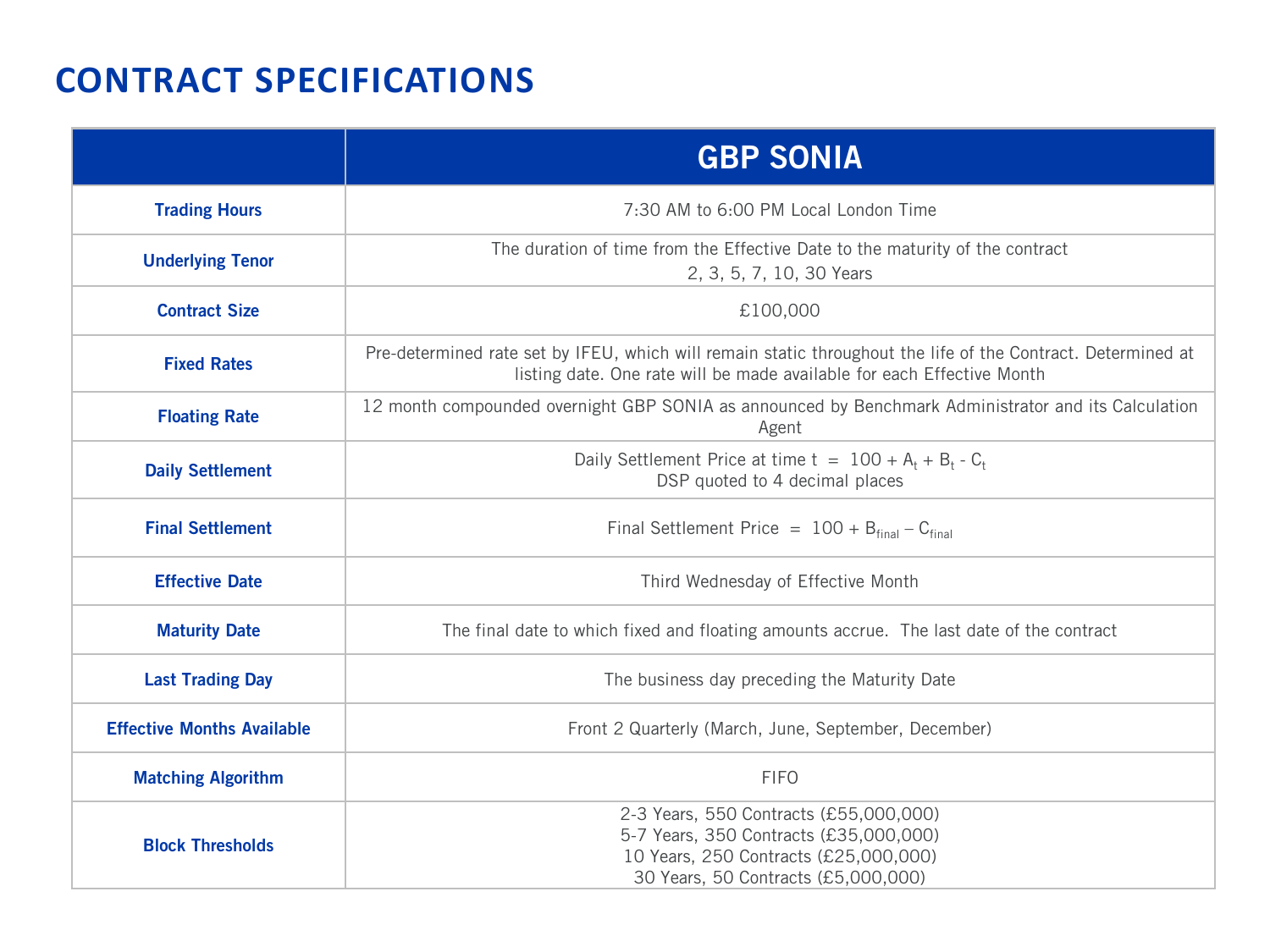#### **EXECUTION**

- ICE Trading Platform / ICE Block;
- One of the many ISVs who utilize the ICE FIX API to provide access to the ICE product suite



#### **On-boarding process for WebICE or ISV**

- A. Client contacts ICE User Administration [\(iceuseradministration@ice.com](mailto:iceuseradministration@ice.com)) for trading credentials
- B. Clearing firm sets account credit limits

#### **On-boarding process for ICE Block**

A. Clearing Firm creates clearing Accounts for brokered / block transactions

Central Limit

B. Clearing firm sets account credit limits for ICE Block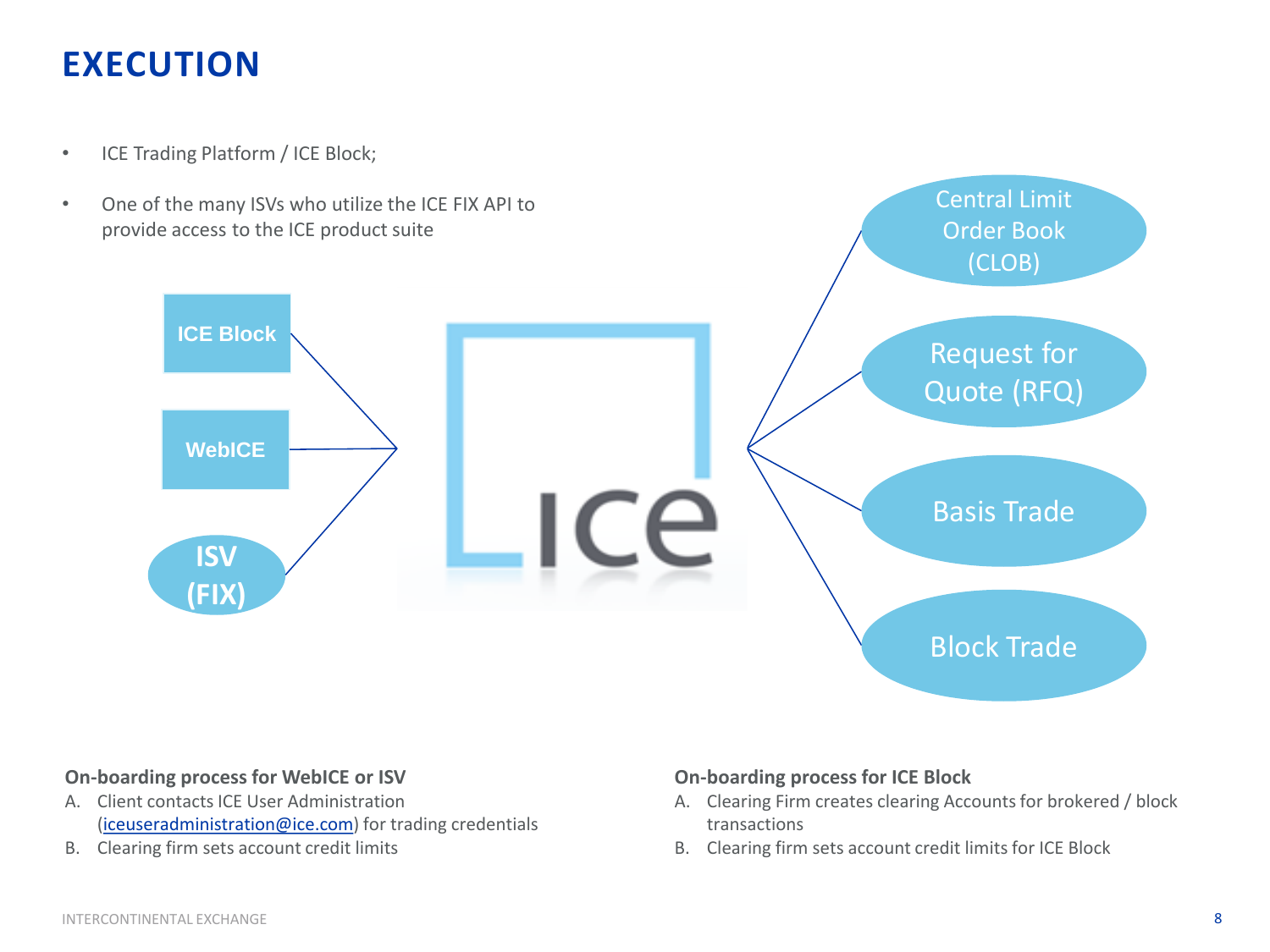#### **NEXT STEPS FOR TRADING**

**CONTACT THE FOLLOWING ENTITIES TO CONFIRM YOUR INTEREST IN TRADING ERIS INTEREST RATE FUTURES**

✓ CLEARER

✓ BROKER

✓ INDEPENDENT SERVICE VENDOR (ISV) / IN-HOUSE SOFTWARE DEVELOPER

**ENSURE YOU ARE PERMISSIONED TO ACCESS AND TRADE ERIS INTEREST RATE FUTURES, WITH RELEVANT CLEARING LIMITS IN PLACE**

- ✓ ERIS INTEREST RATE FUTURES WILL HAVE A NEW MARKET ID: **131**
- ✓ LIAISE WITH YOUR ICE ADMINISTRATOR

**FOR MORE INFORMATION ON BECOMING A MARKET MAKER CONTACT THE INTEREST RATES TEAM**

✓ RATES@ICE.COM

**FOR MORE INFORMATION ON CONNECTIVITY CONTACT THE TECHNOLOGY PARTNERSHIPS TEAM**

✓ TECHNOLOGYPARTNERSHIPS@ICE.COM

**FOR A LIST OF APPROVED ISVS PLEASE VISIT**

✓ HTTPS://WWW.THEICE.COM/CONNECTIVITY/ISV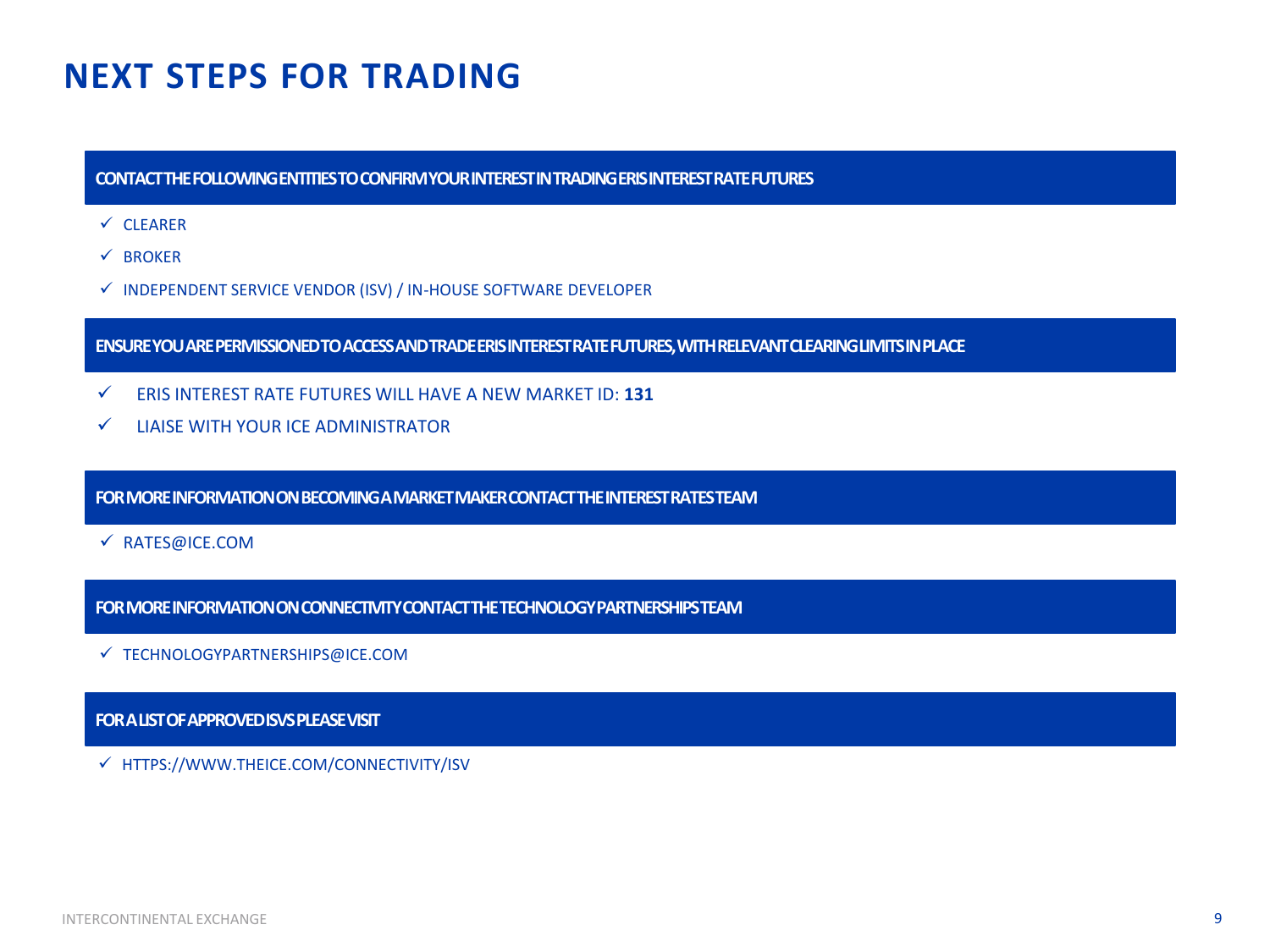#### **MARKET DATA**

All market data is available to existing ICE Futures Europe customers at no extra cost:

| Eris Interest Rate Futures IFEU / TT Code (March 2022) |               |              |  |  |
|--------------------------------------------------------|---------------|--------------|--|--|
|                                                        | <b>EUR</b>    | <b>GBP</b>   |  |  |
| 2 Year                                                 | $-0.50\%$ 2GC | 0.25% 6GF    |  |  |
| 3 Year                                                 | $-0.50\%$ 2HC | 0.50% 6HG    |  |  |
| 5 Year                                                 | $-0.25\%$ 2JD | $0.50\%$ 6JG |  |  |
| 7 Year                                                 | $-0.25%$ 2LD  | 0.75% 6LH    |  |  |
| 10 Year                                                | 0.00% 20E     | 0.75% 60H    |  |  |
| 30 Year                                                | 0.25% 2SF     | 1.00% 6SI    |  |  |